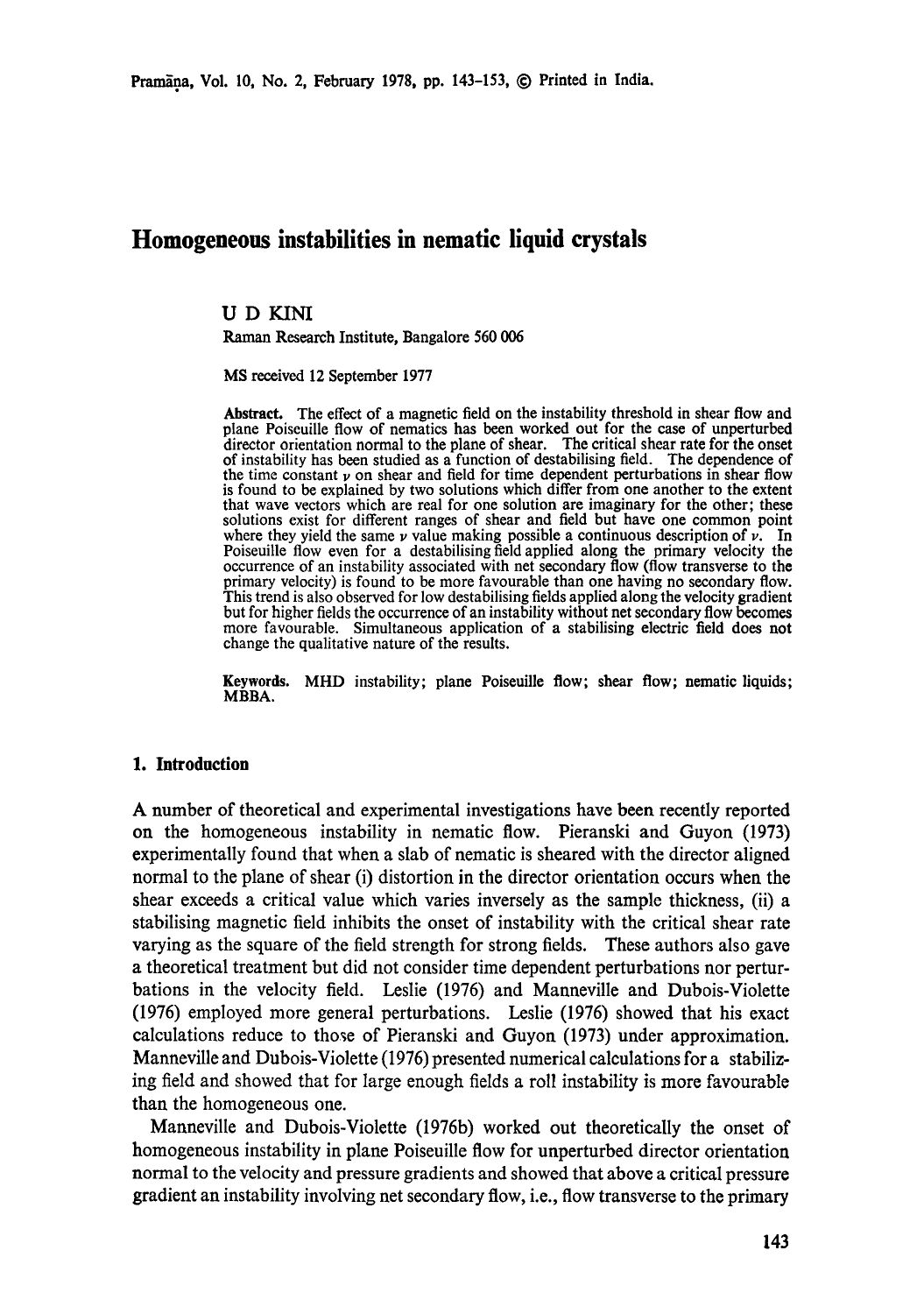velocity can set in (as opposed to the case of shear flow where instability is not associated with net secondary flow). They showed that the critical pressure gradient increases with increasing stabilizing field and that an instability without net secondary flow is not favoured. Some of these results were experimentally justified by Janossy *et al* (1976).

In this paper numerical calculations on the effect of destabilizing magnetic fields on the instability thresholds in shear flow and plane Poiseuille flow of nematics have been presented. The critical shear rate for the onset of instability has been studied as a function of destabilizing field. Some of the new results obtained are the following: (i) The time constant  $\nu$  of time dependent perturbations in shear flow is found to be explained by two solutions which differ from one another to the extent that wave vectors which are real for one are imaginary for the other; these solutions exist for different ranges of field and shear but have one common point where they correspond to the same  $\nu$  value. (ii) In plane Poiseuille flow the occurrence of an instability associated with net secondary flow continues to be more favourable than one without net secondary flow even in the presence of a destabilising field applied along the primary flow. For low values of destabilising field applied along the velocity gradient the same trend is observed. But for higher fields the occurrence of an instability without net secondary flow becomes more favourable. Simultaneous application of a stabilising electric field does not change the qualitative nature of the results.

# **2. Shear flow**

The nematic is assumed to be confined between two plane parallel plates occupying the planes  $z=0$  and  $z=d$ . The director is assumed to be aligned along the x axis. The plate  $z=d$  moves with a constant velocity V along the positive y direction. The notations in this paper follow closely those of Kini (1976) where the Ericksen-Leslie equations for nematics have been summarised. We seek solutions for the director and velocity fields and pressure in the form

$$
n_x = \cos \theta (z, t) \cos \varphi (z, t), \quad n_y = \cos \theta (z, t) \sin \varphi (z, t), \quad n_z = \sin \theta (z, t)
$$
  

$$
v_x = u (z, t), \quad v_y = v (z, t), \quad v_z = 0
$$
  

$$
p = p (z, t)
$$

subject to the boundary conditions

$$
\theta(0, t) = \theta(d, t) = \varphi(0, t) = \varphi(d, t) = u(0, t) = u(d, t)
$$
  
=  $v(0, t) = 0;$   

$$
v(d, t) = V.
$$
 (1)

A magnetic field H is applied. Inertial effects have been ignored for mathematical simplicity. The Ericksen-Leslie equations assume the following form:

$$
[M(\theta) + N(\theta)C_{\varphi}^{2}]u_{1z} + N(\theta)v_{1z}S_{\varphi}C_{\varphi} + 2K(\theta)C_{\varphi}\hat{\theta} - 2L(\theta)S_{\varphi}\hat{\varphi}
$$
  
=2a=2t<sub>xz</sub> (2)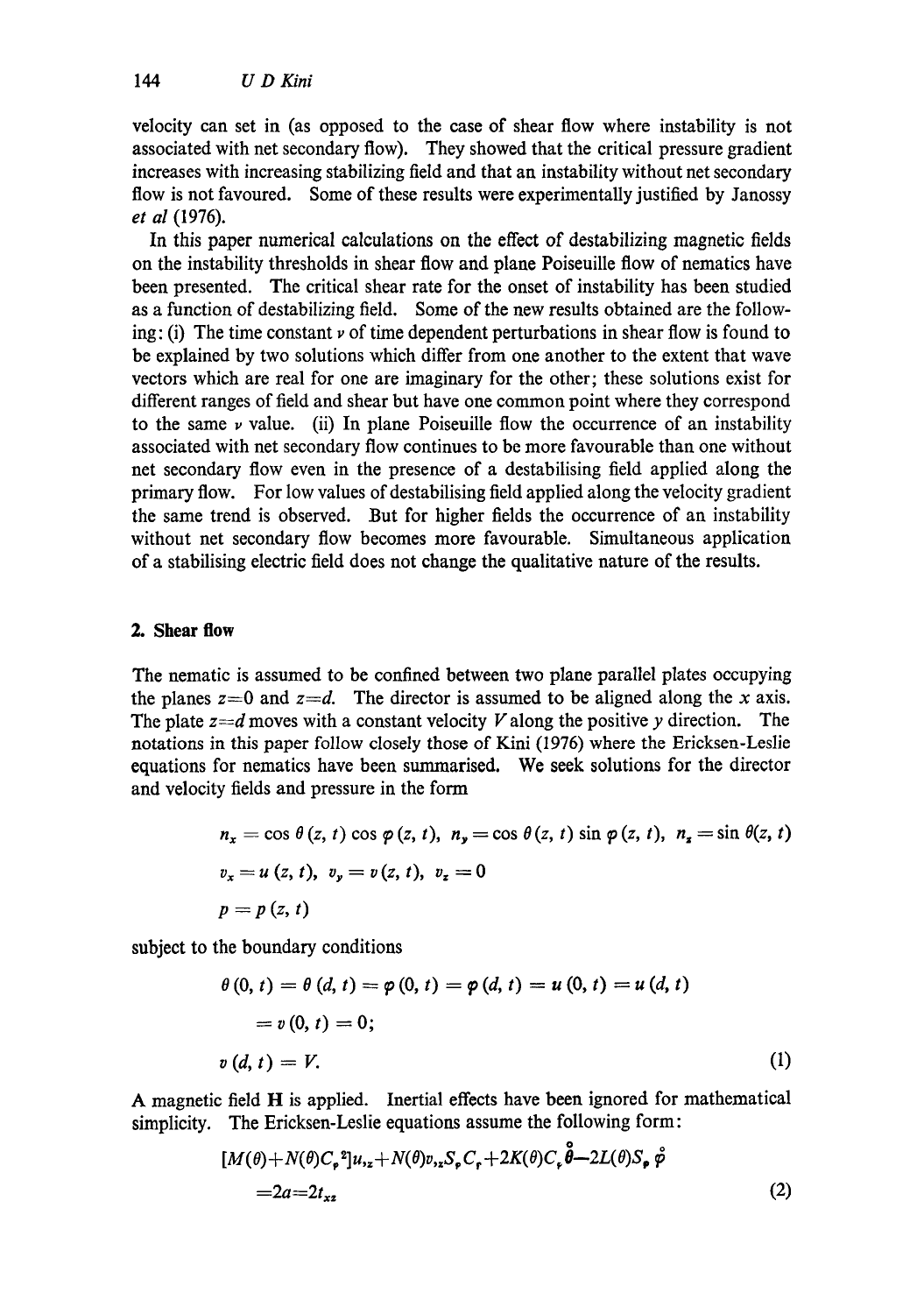$$
N(\theta)S_{\varphi}C_{\varphi}u_{xz} + [M(\theta) + N(\theta)S_{\varphi}^{2}]v_{xz} + 2K(\theta)S_{\varphi}\overset{\circ}{\theta} + 2L(\theta)C_{\varphi}\overset{\circ}{\phi}
$$
  
=  $2b = 2t_{yz}$  (3)

$$
2F(\theta)\theta_{,zz} + \frac{dF}{d\theta}\theta_{,z}^2 - \frac{dG}{d\theta}\varphi_{,z}^2 + 2\lambda_1\overset{\circ}{\theta}
$$
  
+  $(\lambda_1 + \lambda_2 \cos 2\theta)(u_{,z}C_{\phi} + v_{,z}S_{\phi})$   
+  $2\chi_a(\mathbf{H}\cdot\mathbf{n})(H_zC_{\theta} - H_xS_{\phi}C_{\phi} - H_yS_{\phi}S_{\phi}) = 0$  (4)  

$$
2G(\theta)\varphi_{,zz} + 2\frac{dG}{d\theta}\theta_{,z}\varphi_{,z} + 2\lambda_1C_{\phi}^2\overset{\circ}{\varphi} + (\lambda_1 - \lambda_2)S_{\phi}C_{\phi}(u_{,z}S_{\phi} - v_{,z}C_{\phi})
$$
  
+  $2\chi_a(\mathbf{H}\cdot\mathbf{n})(H_yC_{\phi}C_{\phi} - H_xC_{\phi}S_{\phi}) = 0$  (5)

where

$$
S_{\bullet} = \sin \theta, C_{\bullet} = \cos \varphi, \ \hat{\theta} = \frac{\partial \theta}{\partial t}, \ \varphi_{2} = \frac{\partial \varphi}{\partial z}, \text{ etc.,}
$$
  
\n
$$
M(\theta) = \mu_{4} + (\mu_{5} - \mu_{2}) S_{\bullet}^{2}, \quad N(\theta) = (2\mu_{1} S_{\bullet}^{2} + \mu_{3} + \mu_{6}) C_{\bullet}^{2},
$$
  
\n
$$
F(\theta) = k_{11} C_{\bullet}^{2} + k_{33} S_{\bullet}^{2}, K(\theta) = \mu_{3} C_{\bullet}^{2} - \mu_{2} S_{\bullet}^{2}, \quad L(\theta) = \mu_{2} S_{\bullet} C_{\bullet},
$$
  
\n
$$
G(\theta) = (k_{22} C_{\bullet}^{2} + k_{33} S_{\bullet}^{2}) C_{\bullet}^{2};
$$

a and b are constants which can depend on time,  $X_a$  is the diamagnetic susceptibility anisotropy,  $k_{11}$ ,  $k_{22}$ ,  $k_{33}$  the elastic constants,  $\mu_1$ ,  $\mu_2$ ,  $\mu_3$ ,  $\mu_4$ ,  $\mu_5$ ,  $\mu_6$  the viscosity coefficients,  $\lambda_1 = \mu_2 - \mu_3$  and  $\lambda_2 = \mu_5 - \mu_6$ .

On assuming that  $u$ ,  $\theta$  and  $\varphi$  are small and on linearising, eqs (2) and (3) reduce to

$$
u_{12} \mu_4(\mu_3 + \mu_4 + \mu_6) = 2a\mu_4 - 2\mu_3\mu_4\hat{\theta} - 2b(\mu_3 + \mu_6)\varphi
$$
\n
$$
v_{12} = \frac{2b}{\mu_4}
$$
\n(7)

On using eqs (6) and (7), eqs (4) and (5) reduce, for different directions of the magnetic field, to the following relations:

$$
\mathbf{H}=(H, 0, 0) \text{ (Stabilising field)}
$$
\n
$$
\varphi_{.zz}-n_2 \hat{\varphi}+m_2 \theta - h_2 \varphi = 0 \tag{8}
$$
\n
$$
\theta_{.zz}-n_1 \hat{\theta}+m_1(\varphi+\delta)-h_1 \theta = 0 \tag{9}
$$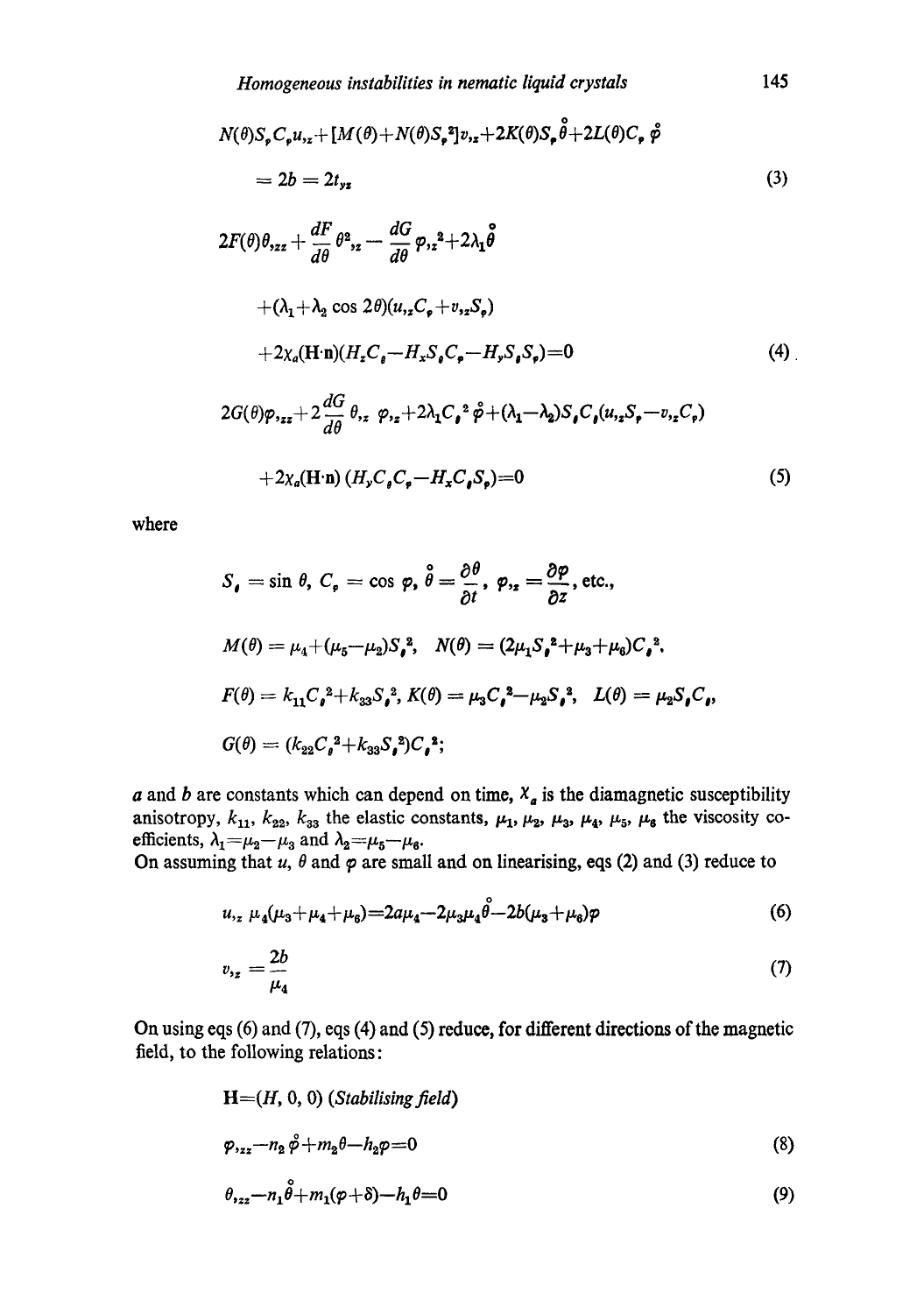146 *U D Kini* 

$$
\mathbf{H} = (0, H, 0). \quad \text{Destabilizing field}
$$
\n
$$
\varphi_{1zz} - n_2 \, \varphi + m_2 \theta + h_2 \varphi = 0 \tag{10}
$$

$$
\theta_{322} - n_1 \dot{\theta} + m_1 (\phi + \delta) = 0 \tag{11}
$$

$$
H = (0, 0, H). \quad Destabilizing field
$$

$$
\varphi_{zz} - n_2 \, \varphi + m_2 \theta = 0 \tag{12}
$$

$$
\theta_{zz} - n_1 \overset{\circ}{\theta} + m_1(\varphi + \delta) + h_1 \theta = 0 \tag{13}
$$

with 
$$
h_1 = \chi_a H^2 / k_{11}
$$
,  $h_2 = \chi_a H^2 / k_{22}$ ,  
\n $m_1 = (\lambda_1 + \lambda_2) b / k_{11} (\mu_3 + \mu_4 + \mu_6)$ ,  $m_2 = (\lambda_2 - \lambda_1) b / \mu_4 k_{22}$ ,  
\n $\delta = a/b$ ,  $n_2 = -\lambda_1 / k_{22}$ ,  
\n $n_1 = -[\lambda_1 - \mu_3 (\lambda_1 + \lambda_2) / (\mu_3 + \mu_4 + \mu_6)] / k_{11}$ .

Since a and b are functions of time  $\delta$  is also a function of time. The rest of this section contains a discussion on the exact solution of the eqs (10) to (13) compatible with (1). The differential equations governing  $\theta$  and  $\varphi$  are solved first. Using eq. (7) and the relation

$$
\int_0^d u_{,z} dz = 0 \tag{14}
$$

one obtains the compatibility condition connecting  $b$  and  $H$  for stationary perturbations or  $b$ ,  $H$  and the time constant  $\nu$  for time dependent perturbations.

The model calculations have been carried out for MBBA for sample thicknesses of 50  $\mu$ m and 100  $\mu$ m. The data for viscosity coefficients and elastic constants are those reported by Gähwiller (1971) and Haller (1972) respectively. The value of  $X_a$ has been taken from Gasparoux *et al* (1971). In every case eq. (14) reduces to a transcendental equation which has been solved by the Newton-Rhapson method coupled with iteration on an IBM 360/44 computer with double precision arithmetic. For stationary perturbations  $\delta$  is treated as a constant and eq. (14) yields a relation between  $b$  and  $H$  for a given sample thickness. For a given value of  $H$  there exists a value  $b_c$  of b such that  $\theta$ ,  $\varphi$  and u cannot exist for  $0 < b < b_c$ . In the investigation of time dependent perturbations, the time dependence of all relevant quantities is assumed to be of the form  $exp(vt)$  with  $\nu$  being assumed to be real (since propagating modes are generally not found in nematics). A solution of eq.  $(14)$  yields  $\nu$  as a function of  $b$  and  $H$ .

When a destabilizing field  $H=H<sub>y</sub>$  is applied it is found that  $b<sub>c</sub>$  decreases with increasing field strength (figure 1) becoming zero when  $H=H_c^T=\{\pi/d\}$   $(k_{22}/\chi_a)^{\frac{1}{2}}$ the Freedericksz value corresponding to the twist deformation. A similar result is obtained for the field  $H=H_z$ ;  $b_c$  goes to zero for  $H=H_c^s=\{\pi/d\}(k_{11}/\chi_a)^{\frac{1}{2}}$  the critical field strength for the splay geometry (figure 1). These instabilities correspond to the mode which is such that  $\theta$  and  $\varphi$  are symmetric about the centre of the sample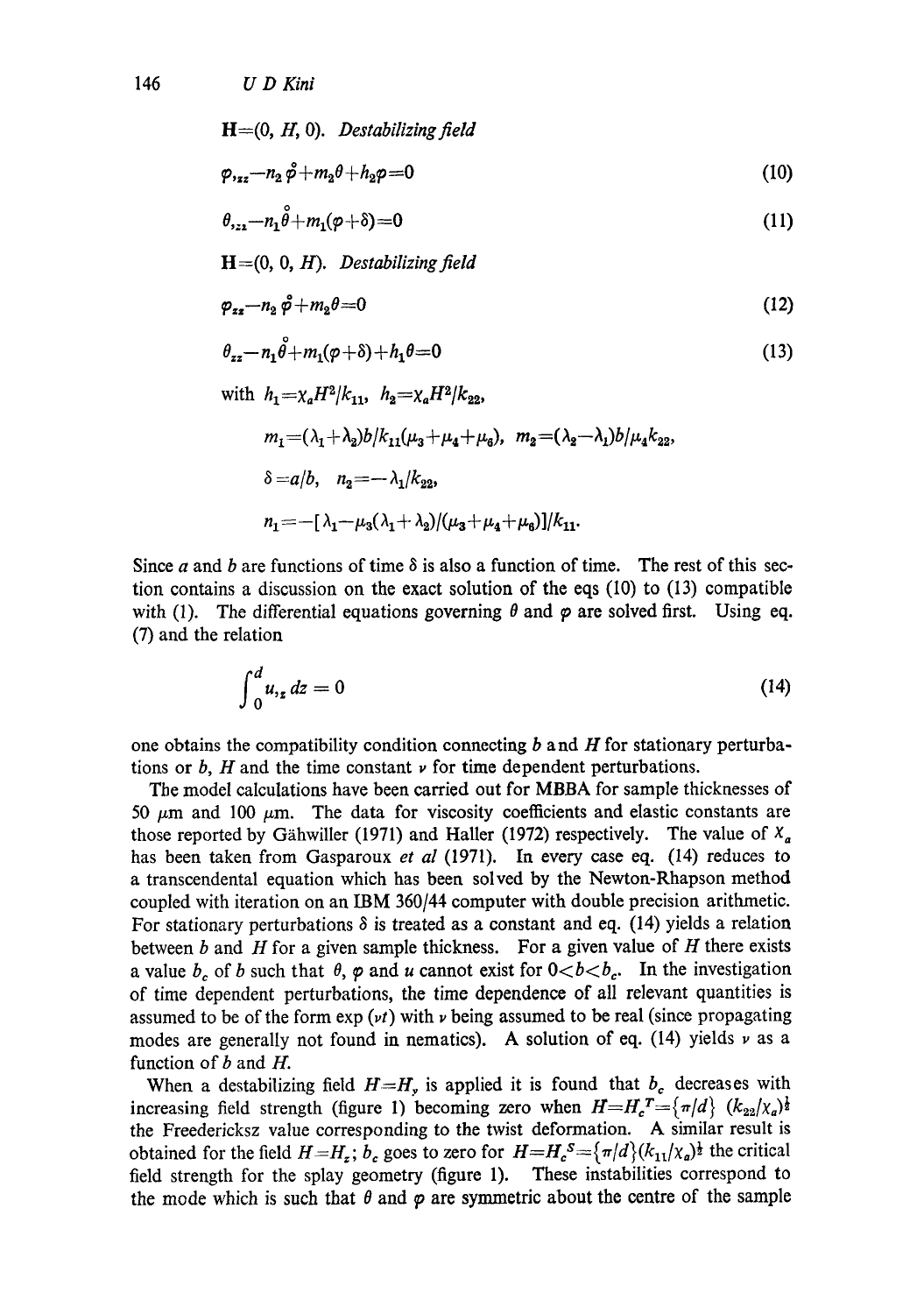

Figure 1. Variation of  $b_c$  as a function of destabilizing magnetic field for two different sample thicknesses (a) 50  $\mu$  (b) 100  $\mu$ . Dashed lines correspond to a field  $H_z$  while the solid lines correspond to a field  $H_y$ .

while  $u$  is antisymmetric and thus the net flow associated with it is zero. Since the mode corresponding to a symmetric  $u$  can occur only for special values of the sample thickness (Leslie 1976) it has not been discussed here.

Figure 2 illustrates the effect of a destabilizing magnetic field  $H<sub>y</sub>$  on the time constant  $\nu$  of a time dependent perturbation. It is found that there are two solutions-solution A which exists for  $\beta = m_1 m_2 + h_2 n_1 \nu - n_1 n_2 \nu^2 > 0$  and solution B which exists for other values of  $\beta$ . The difference between the two solutions lies in a wave vector being real for one solution while becoming imaginary for the other. For instance  $\theta$  for the two solutions has the following form:

*Solution A* 

$$
\theta = \frac{[\Delta_1(k_2^2 - n_1\nu) + m_1\Delta_2] [\sin k_1 z + \sin k_1(d-z)]}{(k_1^2 + k_2^2) \sin k_1 d}
$$

$$
+ \frac{[\Delta_1(k_1^2 + n_1\nu) - m_1\Delta_2] [\sinh k_2 z + \sinh k_2(d-z)]}{(k_1^2 + k_2^2) \sinh k_2 d} - \Delta_1
$$

$$
2k_{1,2}^2 = [\{h_2 - \nu (n_1 + n_2)\}^2 + 4(m_1m_2 + h_2n_1\nu - n_1n_2\nu^2)]^{\frac{1}{2}} + \{h_2 - \nu(n_1 + n_2)\}
$$

*P.--3*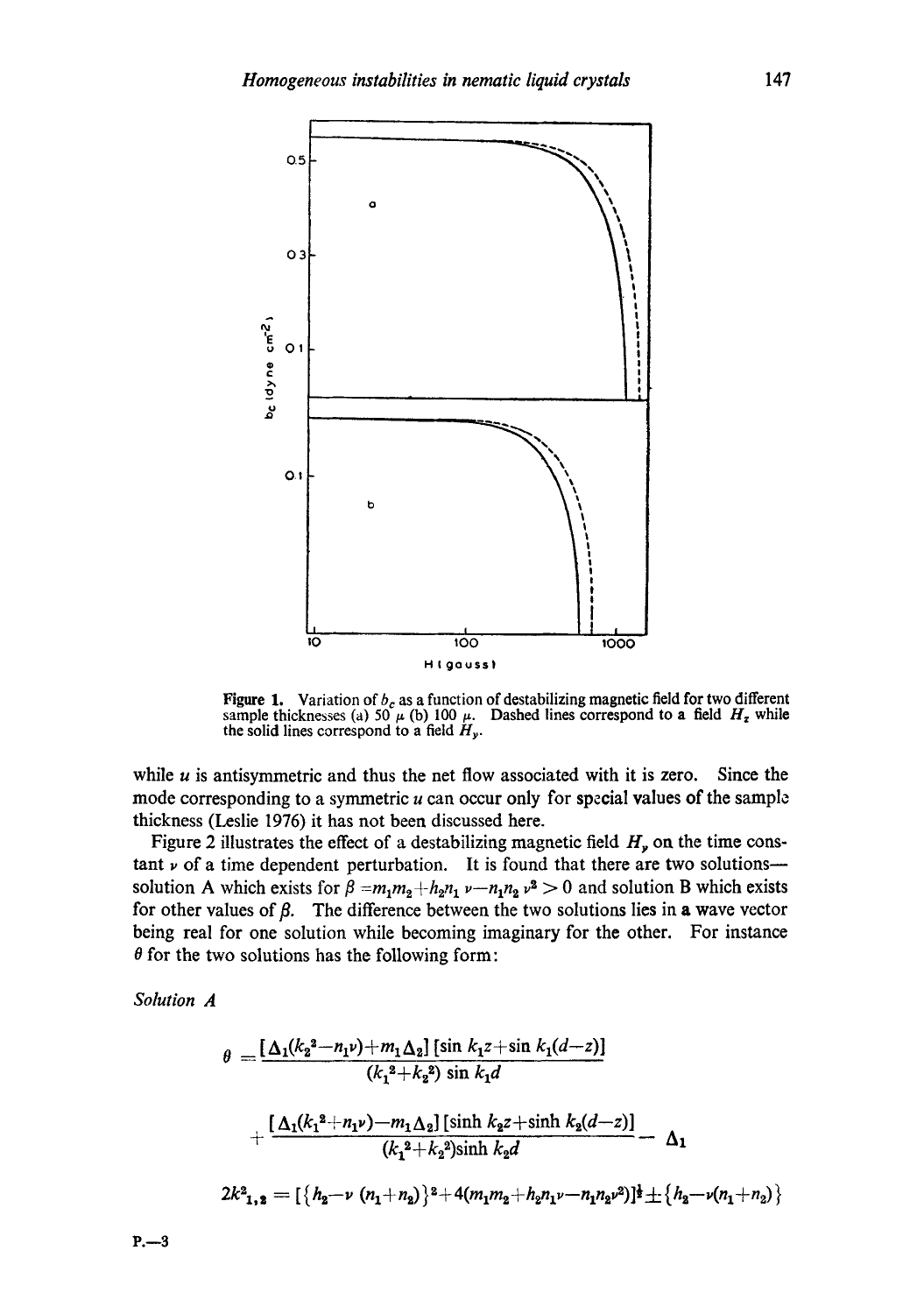

**Figure 2.** Variation of the time constant  $\nu$  as a function of destabilizing field  $H_{\nu}$  for different values of b. (1) 0.5 (2) 0.4 (3) 0.3 (4) 0.15 dynes cm<sup>-2</sup>. Solid lines pertain to solution A while the dashed line corresponds to solution B.

*Solution B* 

$$
\theta = \frac{(m_1 \Delta_2 - \Delta_1 (k_2^2 + n_1 \nu)] [\sin k_1 z + \sin k_1 (d-z)]}{(k_1^2 - k_2^2) \sin k_1 d}
$$

$$
+ \frac{[\Delta_1 (k_1^2 + n_1 \nu) - m_1 \Delta_2] [\sin k_2 z + \sin k_2 (d-z)]}{(k_1^2 - k_2^2) \sin k_2 d} - \Delta_1
$$

$$
2k_{1,2}^2 = h_2 - \nu (n_1 + n_2) \pm [\{h_2 - \nu (n_1 + n_2)\}^2 + 4(m_1 m_2 + h_2 n_1 \nu - n_1 n_2 \nu^2)]^{\frac{1}{2}}
$$

 $\Delta_1$ , a are constants depending on  $m_1$ ,  $m_2$ ,  $h_1$ ,  $h_2$ , etc.

Solution B is found to explain the dependence of  $\nu$  on b and H for low enough values of these quantities, while solution A exists for higher values of  $b$  and  $H$  where instability can set in. For a given value b' of b one finds that  $v < 0$  for  $H < H'$  (see figure 1 for b' and H'). For  $H=H'$ ,  $\nu$  becomes zero and this corresponds to the instability threshold. For  $H > H'$ ,  $\nu$  becomes positive indicating that instability can set in. In this region of field the calculation (as also the linearised equations) cease to have any significance. Similar results can be obtained for field  $H<sub>z</sub>$  also.

# **3. Plane Poiseuille flow**

The nematic is assumed to be confined between two plane parallel plates  $z=\pm d$  and to flow along the positive y direction under the action of a constant pressure gradient  $p_{y}$ . The director is initially oriented along x. We seek solutions for the director and velocity fields in the form

$$
n_x = 1
$$
  
\n
$$
v_x = u(z, t)
$$
  
\n
$$
n_y = \varphi(z, t)
$$
  
\n
$$
n_z = \theta(z, t)
$$
  
\n
$$
n_z = 0
$$
  
\n
$$
n_z = 0
$$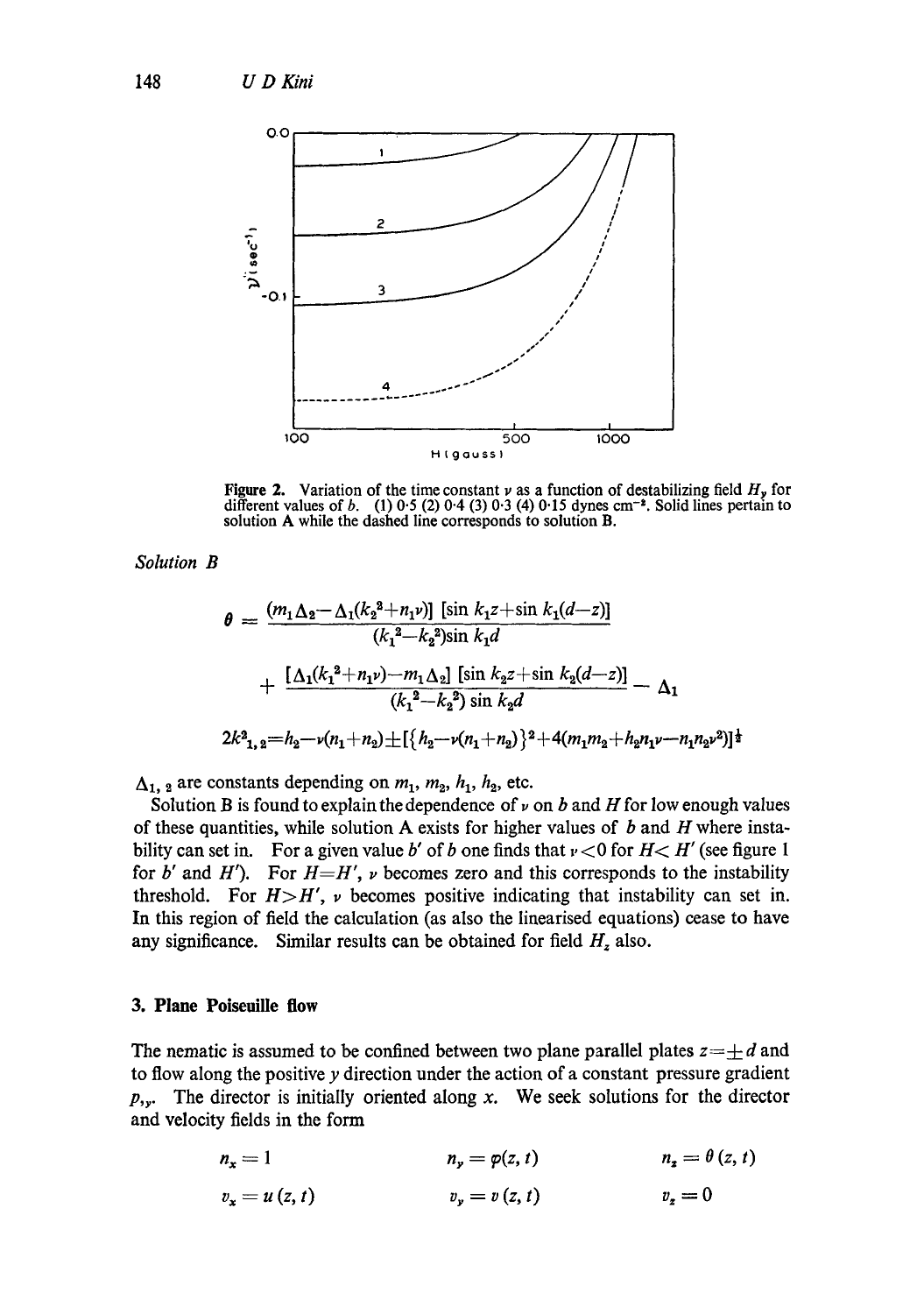under the action of a magnetic field H and an electric field  $\mathbf{E} = (0, 0, E)$ . (The theory worked out here is for a *pure* nematic. But in practice a static electric field can give rise to electrohydrodynamic effects owing to ionic impurities. Hence in an experiment one has to use an alternating electric field of high enough frequency to exclude these effects and  $E$  would then correspond to the rms value). Transforming to the variable  $\xi = z/d$ , ignoring inertial effects and linearising the Ericksen-Leslie equations in terms of  $\theta$ ,  $\varphi$  and  $\psi$  one obtains

$$
v = p_{y} d^2 (\xi^2 - 1) / \mu_4 \tag{15}
$$

$$
m_3u' = m_4 - \xi \varphi - m_5 \overset{\circ}{\theta} \tag{16}
$$

*Stabilizing magnetic field*  $H = H_x$ 

$$
\varphi'' + m_2 d \xi \theta - h_2 d^2 \varphi - n_2 d^2 \varphi = 0 \qquad (17)
$$

$$
\theta'' + m_1 d^3 \xi \varphi - \theta d^2 \frac{[4X_a H^2 \pi - \epsilon_a E^2]}{4\pi k_1} + \frac{m_1 m_4 d^3 (\mu_3 + \mu_6)}{\mu_4} - n_1 d^2 \theta = 0
$$
 (18)

*Destabilizing field*  $H = H_{y}$ 

$$
\theta'' + m_1 d^3 \left[ m_4 \frac{(\mu_3 + \mu_6)}{\mu_4} + \xi \varphi \right] + e_1 d^2 \theta - n_1 d^2 \stackrel{\circ}{\theta} = 0 \tag{19}
$$

$$
\varphi'' + m_2 \xi d^3\theta + h_2 d^2\varphi - n_2 d^2 \dot{\varphi} = 0 \qquad (20)
$$

*Destabilizing field H = Hz* 

$$
\varphi'' + m_2 \xi d^3\theta - d^2n_2 \stackrel{\circ}{\varphi} = 0 \tag{21}
$$

$$
\theta'' + m_1 d^3 \left[ m_4 \frac{(\mu_3 + \mu_6)}{\mu_4} + \xi \varphi \right] + h_1 d^2 \theta - n_1 d^2 \hat{\theta} = 0 \qquad (22)
$$

where  $e_1 = \epsilon_a E^2/4\pi k_{11}$ ,  $h_2 = \chi_a H^2/k_{22}$ ,  $h_1 = (4\pi\chi_a H^2 + \epsilon_a E^2)/4\pi k_{11}$ ,  $m_1 = (\lambda_1 + \lambda_2) p_{1y} / k_{11} (\mu_3 + \mu_4 + \mu_6), m_2 = (\lambda_2 - \lambda_1) p_{1y} / \mu_4 k_{23}$  $m_3 = (\mu_3+\mu_4+\mu_6)\mu_4/2p_{,v} d^2(\mu_3+\mu_6), m_4 = \mu_4\delta/d(\mu_3+\mu_6),$  $m_5 = \mu_3\mu_4/p, v d(\mu_3+\mu_4), n_1 = [\mu_3(\lambda_1+\lambda_2)/(\mu_3+\mu_4+\mu_6)] - \lambda_1]/k_{112}$  $n_2 = -\lambda_1/k_{22}, \varphi' = \partial \varphi / \partial \xi,$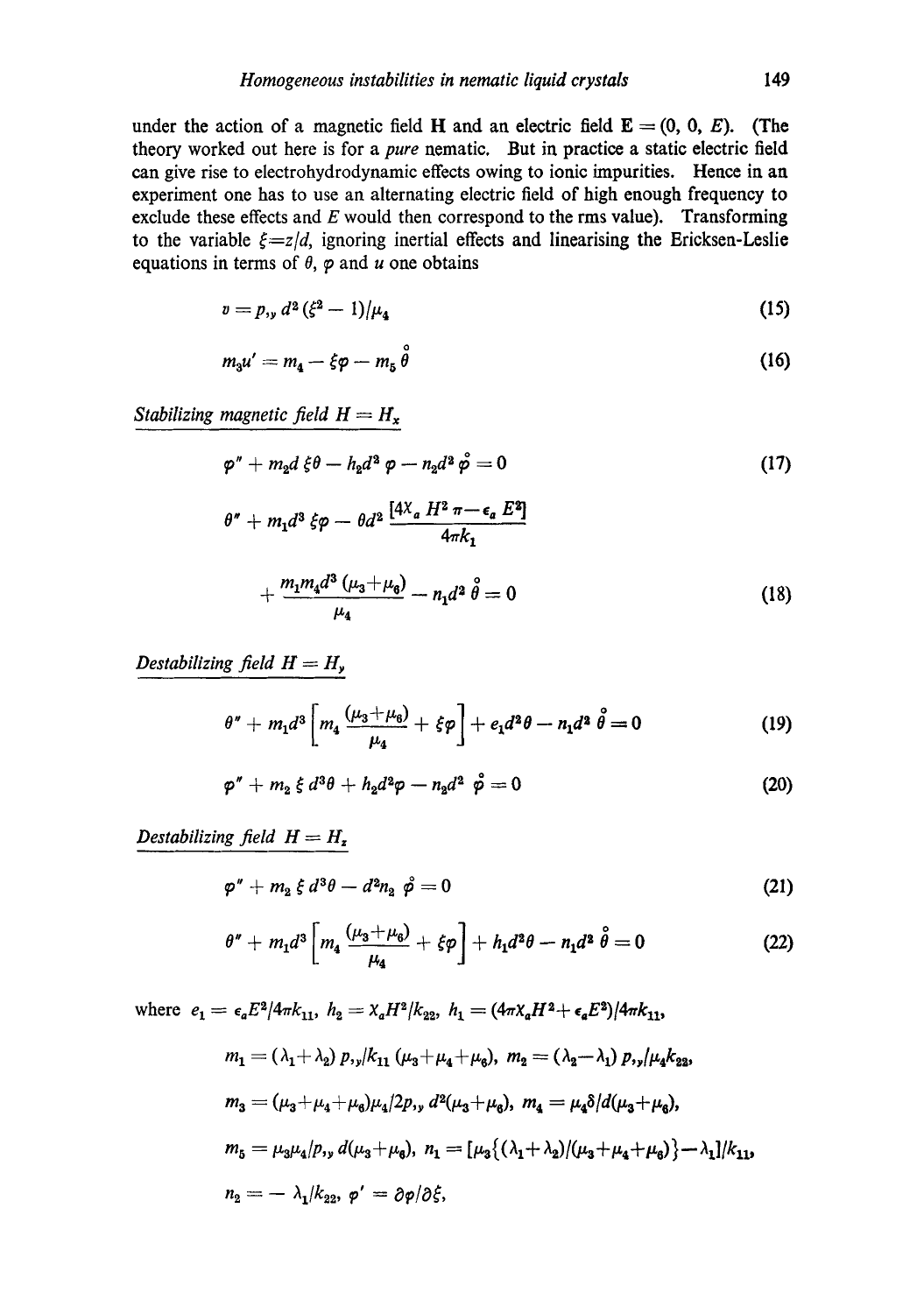$\epsilon_a$  is the dielectric anisotropy and  $\delta p_{,y}$  is the value of the stress  $t_{xx}$ .  $\delta$  (and hence  $m_a$ ) is a function of time alone. Since  $\epsilon_a$  is negative for MBBA (see for instance table 1 of Manneville and Dubois-Violette 1976a) the electric field acts as a stabilizing force. For a given field the differential equations governing  $\theta$  and  $\varphi$  are solved with boundary conditions

$$
\theta(\pm 1, t) = \varphi(\pm 1, t) = 0 \tag{23}
$$

The method of solution is exactly the same as employed by Manneville and Dubois-Violette (1976b) involving Fourier expansion of the perturbations for the case of stationary perturbations. By utilizing eq. (16) which is solved wilth the boundary conditions  $u(\pm 1, t) = 0$  one obtains an infinite dimensional matrix which should have a null determinant. This condition gives the necessary relation between the Ericksen number  $\mathscr{E}_r = d^3(m_1m_2)^{\frac{1}{2}}$ , the applied field, etc. For stationary perturbations Manneville and Dubois-Violette (1976b) have shown that one can get good convergence by retaining the first ten terms in the Fourier series so that the condition of null determinant has to be applied to a  $10 \times 10$  matrix. In this section eqs (16)-(22) have been solved only for stationary perturbations. Since  $m<sub>4</sub>$  is in general a function of time for stationary perturbations it is treated as a pure number.

To get a clear picture of the homogeneous instability one can analyse eqs (16)-(22) by writing every quantity as the sum of an even function of  $\xi$  and an odd function of  $\xi$ . The system of equations breaks up into two closed sub-systems of equations corresponding to two distinct modes—(i) in which  $\theta$  is even but  $\varphi$  and  $u$  are odd in  $\xi$ and (ii) in which  $\varphi$  and u are even but  $\theta$  is odd in  $\xi$ . Mode (i) is called the average splay mode (or mode  $S$  in this section) and mode (ii) is called the average twist mode (or mode T). In mode S  $\theta$  being an even function of  $\xi$  has a non-vanishing average over the sample and gives an average splay distortion. On the other hand,  $\varphi$  and u have vanishing averages. Thus mode S is characterized by the absence of net secondary flow. On the other hand, for mode  $T$ ,  $\theta$  has a vanishing average over the sample but  $\varphi$  and u have non-vanishing averages. Also, this mode, so named because  $\varphi$  is a twist distortion, has a net secondary flow associated with it. In any analysis these modes are treated separately. Manneville and Dubois-Violette (1976b) showed that for the field free case or for stabilizing magnetic fields mode S has an Ericksen number  $\mathscr{E}_r^S$  which is always larger than the Ericksen number  $\mathscr{E}_r^T$  for mode T indicating thereby that mode  $T$  is more favourable than mode  $S$ . This has been verified by Janossy *et al* (1976) who also observed net secondary flow.

The variation of  $\mathcal{E}_r$  as a function of a destabilizing field  $H=H_r$  for different electric fields is shown in figure 3. A sample thickness of 200  $\mu$ m has been employed in the calculation. For  $E=0$ ,  $\mathcal{E}_r$  for both the modes decreases with increasing H, but  $\mathcal{E}_r^S$  is always greater than  $\mathcal{E}_r$ . When  $H = H_c^T = (\pi/2d) (k_{22}/\chi_a)^{\frac{1}{2}} \mathcal{E}_r^T$  becomes zero. But  $\mathbf{\&}^s$  goes to zero only for  $H=2H_c^T$ . This is because, for mode T,  $\varphi$  is an even function  $\varphi_E(\xi)$  and at fields  $H_y$  close to  $H_c^T$  the occurrence of  $\varphi_E(\xi)$  will be more favourable than that of its antisymmetric counterpart  $\varphi_A(\xi)$  pertaining to mode S; to excite  $\varphi_A(\xi)$ in the static case one would need twice the field  $H_c^T$ . In the presence of an electric field  $E$  along  $z$  the critical field for the twist configuration does not change. The presence of E simply enhances  $\mathcal{E}_r$  for both the modes, due to its stabilizing influence. Thus the T mode continues to be more favourable than the S mode even for destablizing fields  $H_y$  with or without electric field along z.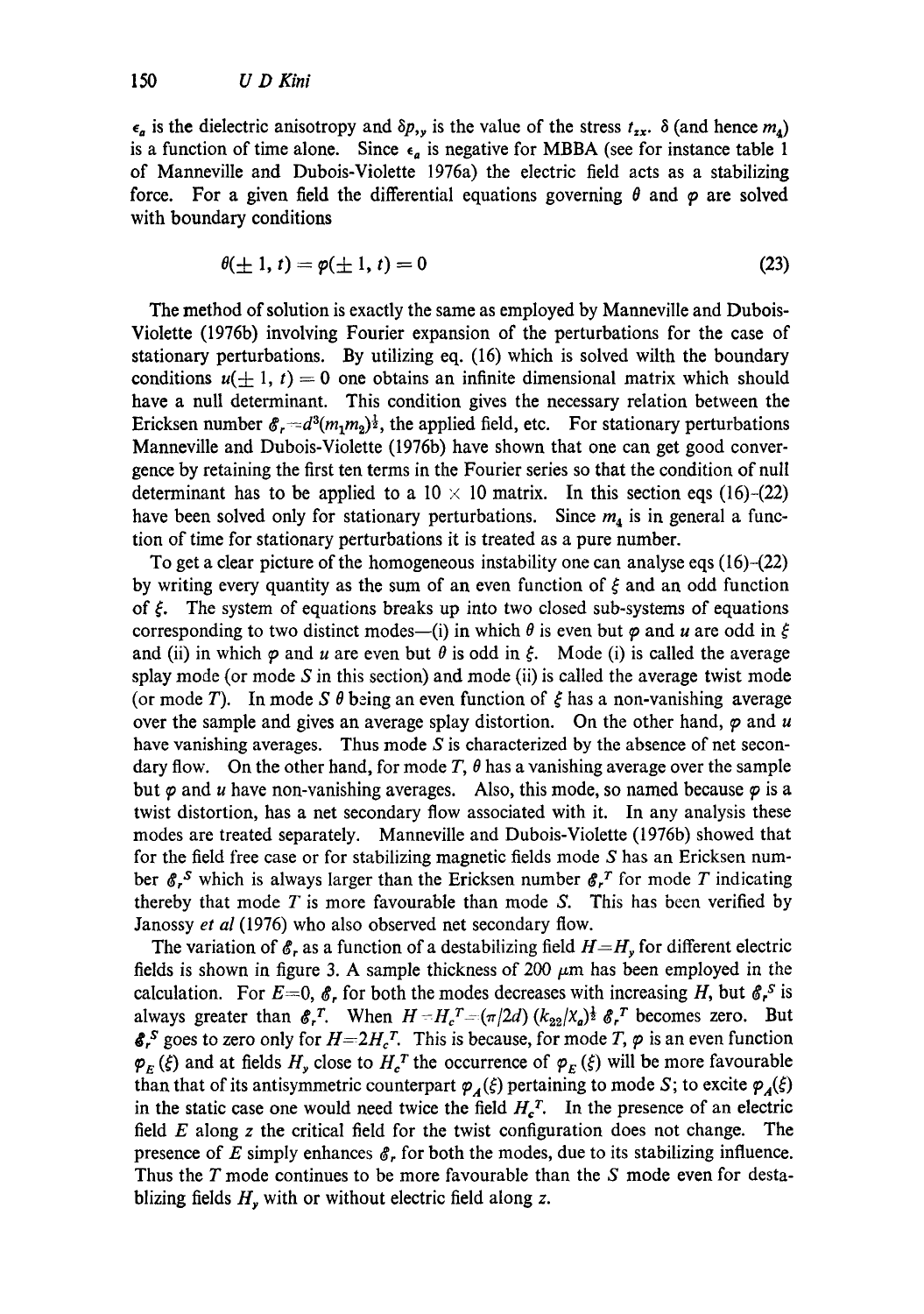

**Figure 3.** Variation of Ericksen number  $\mathcal{E}_r$  for S and T modes as a function of destabilizing magnetic field  $H_{\nu}$ . Curves 1 and 2 are for the S mode for  $E=0.8$  cgs and  $E=0$  cgs respectively; 3 and 4 are the corresponding curves for the T mode.

The effect of a destablizing field  $H_z$  is more interesting. Figure 4a illustrates the variation of  $\mathscr{E}_r$  for both the modes as a function of H for  $E=0$ . As H increases  $\mathscr{E}_r$ decreases, the decrease being more rapid for the S mode than the T mode. On further increasing H,  $\mathcal{E}_r$ <sup>S</sup> goes to zero at  $H=H_c^S=(\pi/2d)$  ( $k_{11}/(x_a)^{\frac{1}{2}}$  for the S mode while  $\mathcal{E}_r^T$  becomes zero at  $2H_c^S$ . Thus for sufficiently low fields  $(H \leq H_p)$ ,  $\mathcal{E}_r^T \leq \mathcal{E}_r^S$ . But for larger fields  $(H > H_p)$  there is a reversal in the trend. This indicates that for  $H < H_{\rho}$  the occurrence of the T mode is favoured while for  $H > H_{\rho}$  the occurrence of the S mode is favoured. The reason for this is not far to seek. In the static case for a field  $H_z$  one gets a  $\theta$  distortion  $\theta_E(\xi)$  which is an even function of  $\xi$ , for  $H \ge H_c^s$ . Since for the S mode  $\theta$  is an even function it can become more favourable than the T mode in the vicinity of  $H_c^s$ .

In the presence of an electric field  $E$  along  $z$ ,  $h_1$  can be negative, zero or positive according as  $H \le E(-\epsilon_a/4\pi X_a)^{\frac{1}{2}} = H_L$  (say). For  $H = H_L$ ,  $h_1 = 0$ , the effects of E and H are annulled and one has effectively the field-free case. For  $h_1 \ge 0$  one gets two solutions for the S mode which differ from one another to the extent that the wave vector  $h_1^{\frac{1}{2}}$  is real or imaginary. For instance for  $\theta$  one obtains for  $H \lt H_L$ 

$$
\theta = \sum_{q=1}^{\infty} \theta_q(\xi)
$$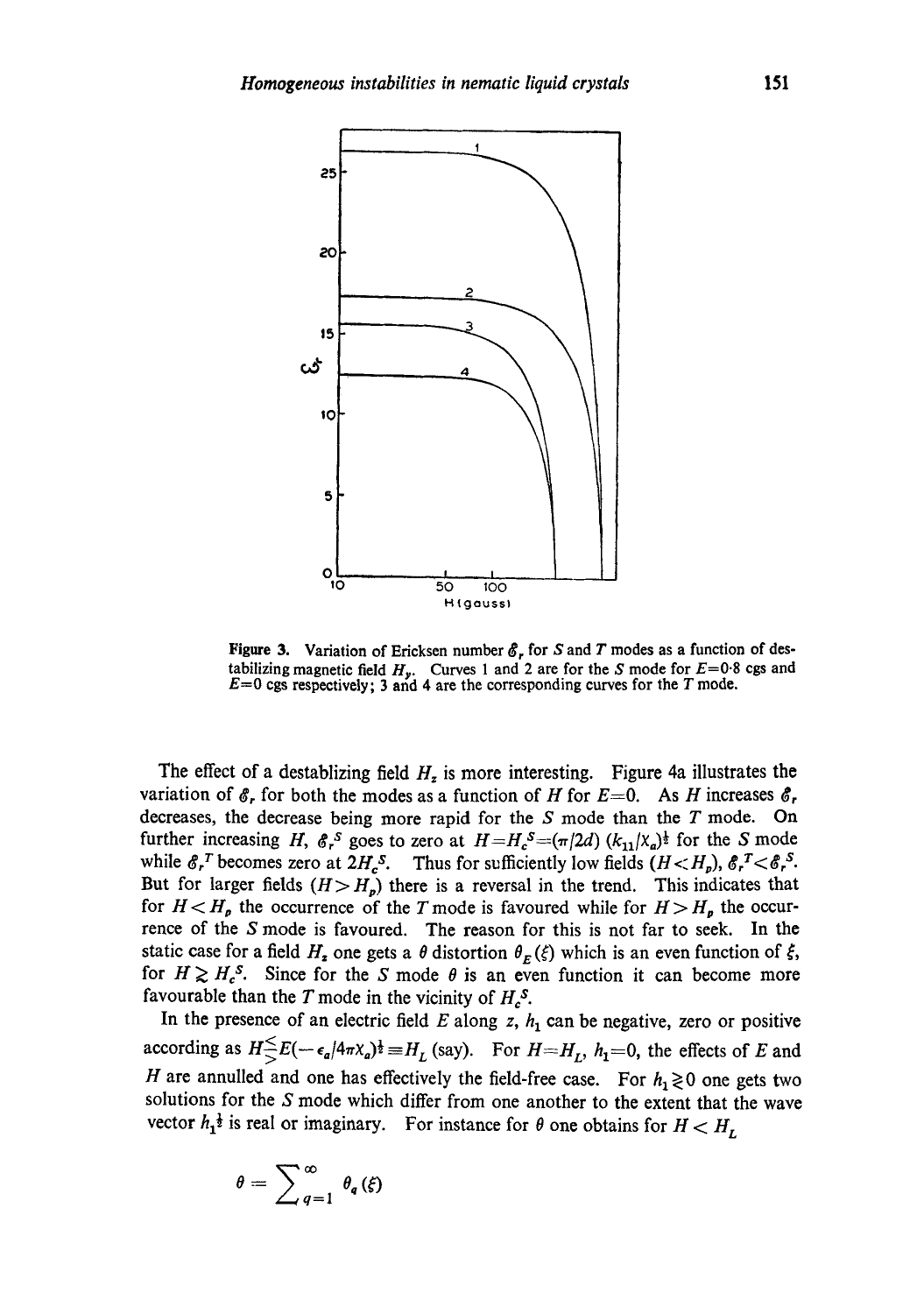

**Figure 4.** Variation of Ericksen number  $\mathcal{E}_r$  as a function of destabilizing magnetic field  $H_z$  for different electric fields. (a)  $E=0$  cgs; curve 1 for S mode and curve 2 for T mode.  $H_p$  is the magnetic field cor

where

$$
\theta_{q}(\xi) = A_{q} m_{1} d^{3} \left[ \frac{2q\pi}{(k^{2} + q^{2}\pi^{2})^{2}} \left\{ \frac{(-1)^{q} \cosh k\xi}{\cosh k} + \cos q\pi\xi \right\} + \frac{\xi \sin q\pi \xi}{(k^{2} + q^{2}\pi^{2})} + \frac{(-1)^{q+1}(\mu_{3} + \mu_{6})}{q\pi k^{2}\mu_{4}} \left\{ 1 - \frac{\cosh k\xi}{\cosh k} \right\} \right]
$$
  
with  $k^{2} = -h_{1}d^{2}$  and for  $H > H_{L}$   $\theta = \sum_{q=1}^{\infty} \theta_{q}(\xi)$  where